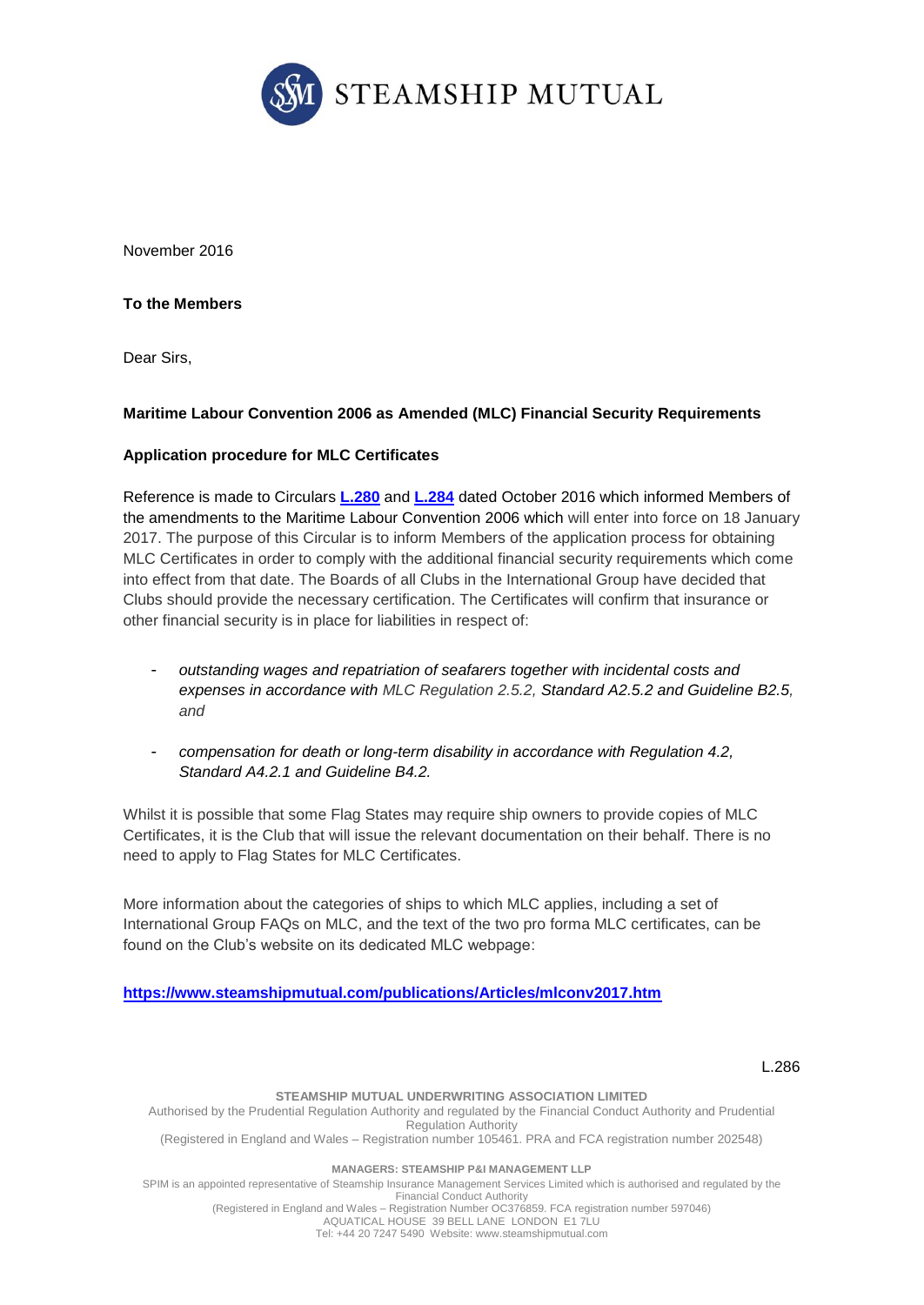By way of reminder**,** ships will require MLC Certificates if they are:

- registered in a State where MLC is in force; or
- calling at a port in a jurisdiction where MLC is in force.

Details of States which are party to MLC can be found in the **[MLC Database](http://www.ilo.org/global/standards/maritime-labour-convention/database-ratification-implementation/lang--en/index.htm)** maintained by the International Labour Organisation.

MLC Certificates are not required by ships registered in States which are not party to MLC and which will not call at States which are party to MLC. The Convention does not apply to ships which navigate exclusively in inland waters.

Attached are specimen copies setting out the text of the Certificate wordings. Once issued, the MLC Certificates will be recorded on the Vessel Search facility on the Club's website. Certificates will also be sent to Members in PDF format.

Members must ensure that printed copies of the Certificates are posted in a conspicuous place on board the relevant vessel where they are available to seafarers no later than 18 January 2017.

The text of the MLC Certificate Application Form is attached as Annex 3, and can also be found on the Club's website at:

#### **<https://www.steamshipmutual.com/publications/Articles/mlconv2017.htm>**

Members are asked to note the following:

- The application should be made, and the Certificates shall be issued, in the name of the Registered Owner.
- Members can apply using one application form per vessel or using a single application form listing all vessels in the fleet entered in the Club requiring MLC certification.
- Members' application forms must be prepared on company letter headed paper and signed by an authorised individual.
- Members must elect from three available options depending on the period of cover required as outlined below:

#### **STEAMSHIP MUTUAL UNDERWRITING ASSOCIATION LIMITED**

Authorised by the Prudential Regulation Authority and regulated by the Financial Conduct Authority and Prudential Regulation Authority

(Registered in England and Wales – Registration number 105461. PRA and FCA registration number 202548)

#### **MANAGERS: STEAMSHIP P&I MANAGEMENT LLP**

SPIM is an appointed representative of Steamship Insurance Management Services Limited which is authorised and regulated by the Financial Conduct Authority

(Registered in England and Wales – Registration Number OC376859. FCA registration number 597046) AQUATICAL HOUSE 39 BELL LANE LONDON E1 7LU Tel: +44 20 7247 5490 Website: [www.steamshipmutual.com](http://www.steamshipmutual.com/)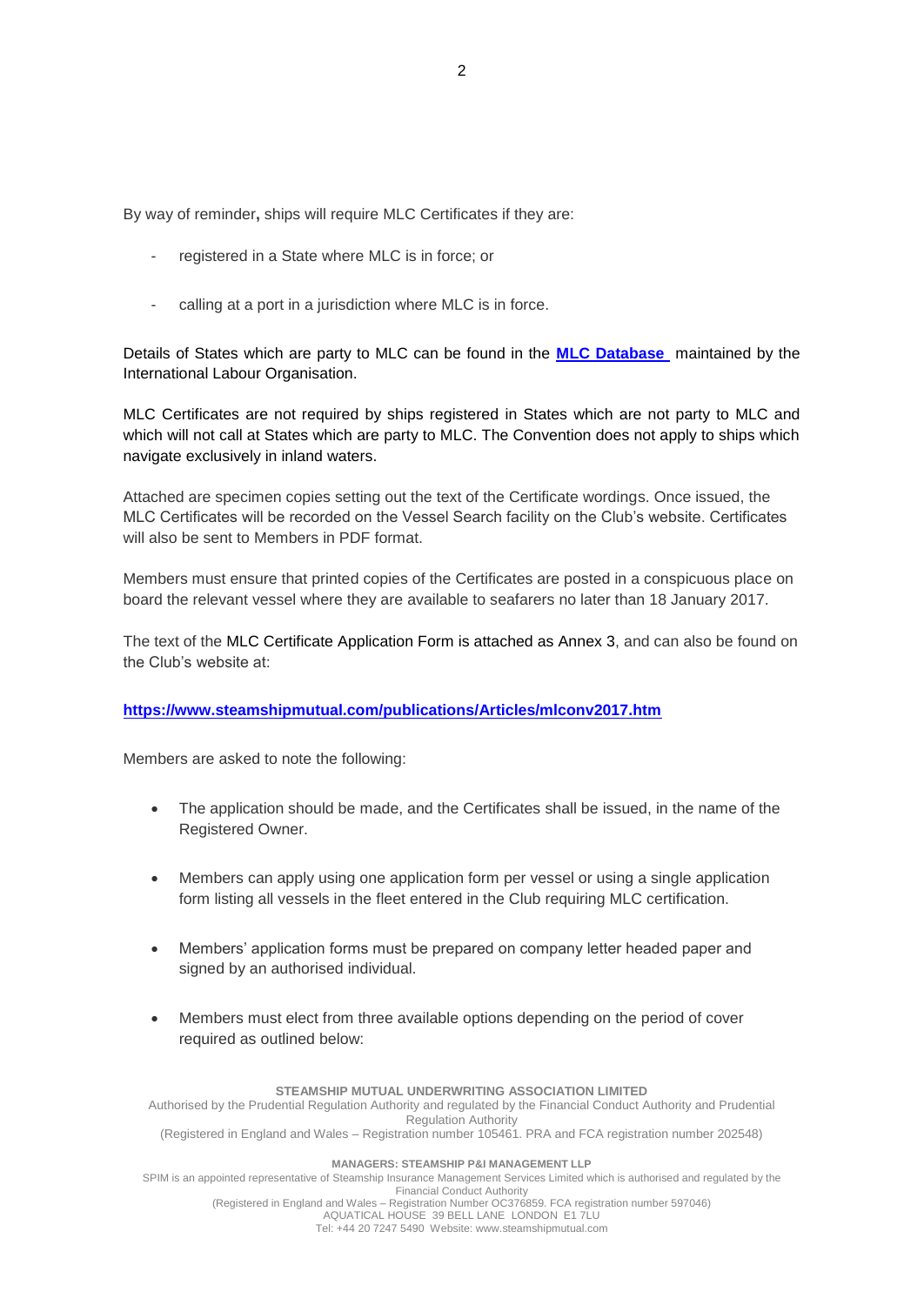- $\circ$  Option A for certificates for the period 18<sup>th</sup> January, 2017 to noon GMT on 20<sup>th</sup> February, 2018. This option should be used by Members who have renewed or who intend to renew their entry for the relevant ships with the Club for the 2017/18 Policy Year.
- o Option B for certificates for the period  $18^{th}$  January, 2017 to noon GMT on 20<sup>th</sup> February, 2017. This option should be used by Members who do not intend to renew their entry for the relevant ships with the Club for the 2017/18 Policy Year.
- o Option C for certificates for the period noon GMT on  $20^{th}$  February 2017 to noon GMT on 20<sup>th</sup> February 2018. This option should be used by Members for new entries in the Club for the 2017/18 Policy Year.
- The Application Form includes a set of undertakings in favour of the Club (as is the case for Blue Cards).
- MLC Certificates required for the 2017 Policy year cannot be released until outstanding sums due to the Club are settled (as is the case of Blue Cards).
- Application Forms will only need to be submitted once in respect of the vessels currently entered in the Club, and the undertakings contained therein will apply for all future policy years.
- Application forms can now be submitted to your Underwriting Executive and MLC Certificates will be issued from the week commencing 5th December 2016.

If you have any queries please contact the relevant Underwriting Executive.

Yours faithfully,

#### STEAMSHIP MUTUAL UNDERWRITING ASSOCIATION LIMITED

**STEAMSHIP MUTUAL UNDERWRITING ASSOCIATION LIMITED** Authorised by the Prudential Regulation Authority and regulated by the Financial Conduct Authority and Prudential Regulation Authority (Registered in England and Wales – Registration number 105461. PRA and FCA registration number 202548)

**MANAGERS: STEAMSHIP P&I MANAGEMENT LLP**

SPIM is an appointed representative of Steamship Insurance Management Services Limited which is authorised and regulated by the Financial Conduct Authority

(Registered in England and Wales – Registration Number OC376859. FCA registration number 597046) AQUATICAL HOUSE 39 BELL LANE LONDON E1 7LU Tel: +44 20 7247 5490 Website: [www.steamshipmutual.com](http://www.steamshipmutual.com/)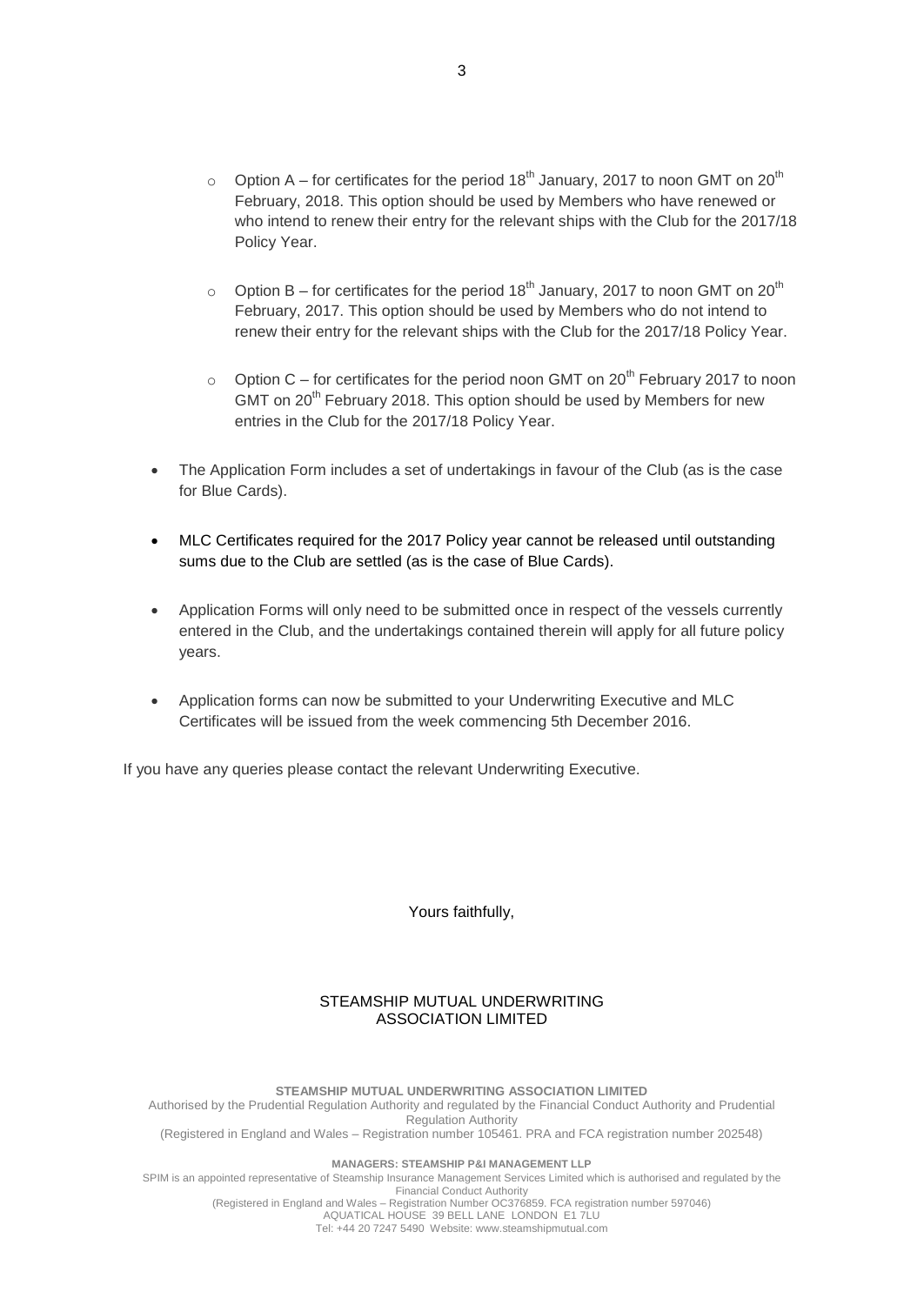## ANNEX 1

# CERTIFICATE OF INSURANCE OR OTHER FINANCIAL SECURITY IN RESPECT OF SEAFARER REPATRIATION COSTS AND LIABILITIES AS REQUIRED UNDER REGULATION 2.5.2, STANDARD A2.5.2 OF THE MARITIME LABOUR CONVENTION 2006, AS AMENDED

Name of Ship:

Port of Registry:

Call sign:

IMO number of the ship:

Name, full address and website of the provider of insurance or other financial security:

Contact details of the persons or entity responsible for handling seafarers' request for relief:

Name of the shipowner on whose behalf financial security has been provided:

Period of validity of the financial security: to

THIS IS TO CERTIFY that there is in force a policy of insurance or other financial security in respect of the above-named ship while in the above ownership which meets the financial security requirements of Regulation 2.5.2, Standard A2.5.2 of the Maritime Labour Convention 2006 as amended, where it is in force and applicable.

Provided always that the insurer or provider of financial security may cancel this Certificate in accordance with Standard A2.5.2.11 by giving at least 30 days' written notice to the competent authority of the flag State whereupon the liability of the insurer hereunder shall cease as from the date of expiry of the said period of notice but only as regards events arising thereafter.

The policy of insurance is subject to certain conditions and limitations details of which can be found on the provider's website under "Maritime Labour Convention Extension Clause 2016".

This certificate has been issued for and on behalf of the above-named provider of insurance or other financial security.

Date:

Authorised Signatory

By

[Managers of the above Association]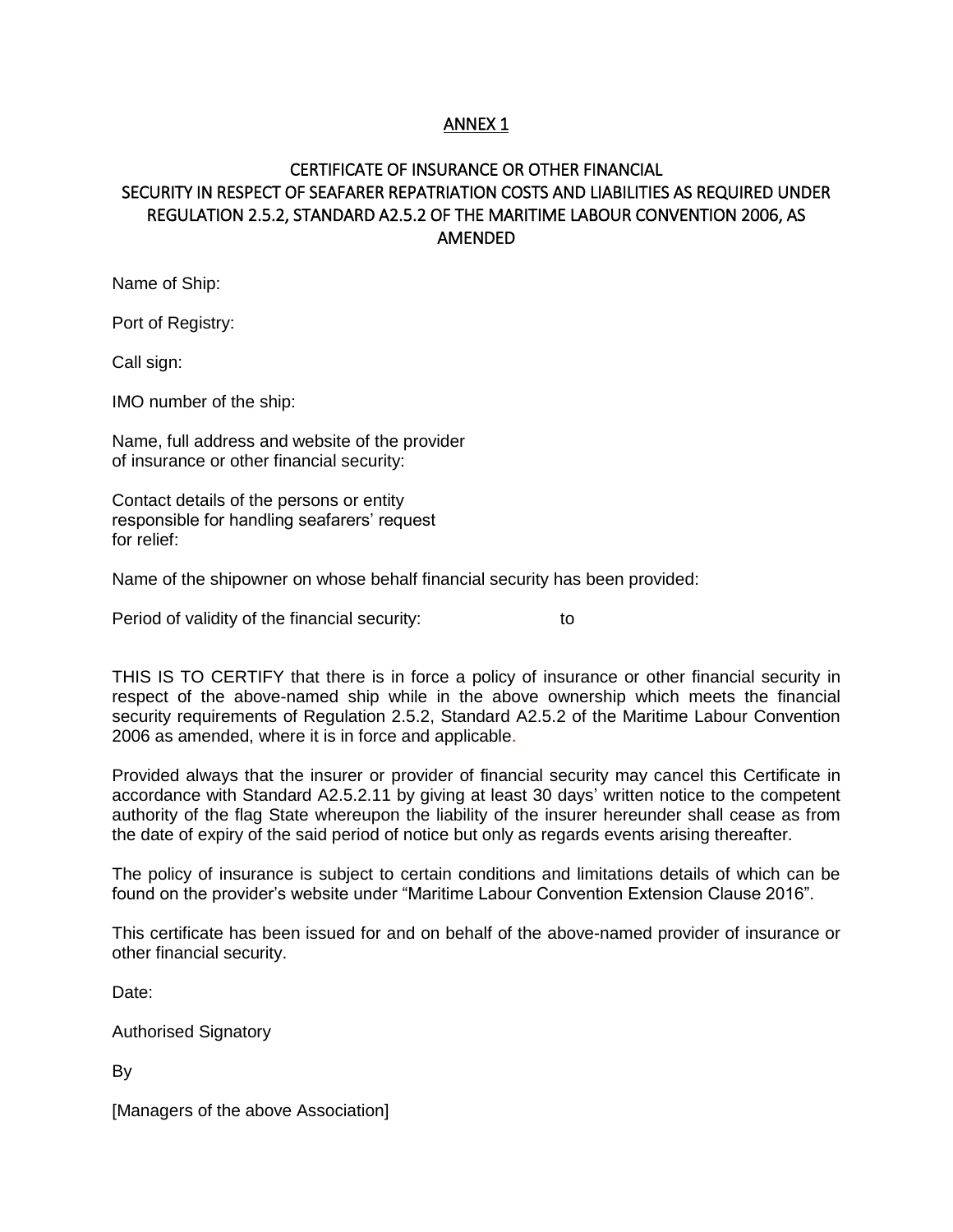## ANNEX 2

## CERTIFICATE OF INSURANCE OR OTHER FINANCIAL SECURITY IN RESPECT OF SHIPOWNERS' LIABILITY AS REQUIRED UNDER REGULATION 4.2 STANDARD A4.2.1 PARAGRAPH 1 (b) OF THE MARITIME LABOUR CONVENTION 2006 AS AMENDED

Name of Ship:

Port of Registry:

Call sign:

IMO number of the ship:

Name, full address and website of the provider of insurance or other financial security:

Contact details of the persons or entity responsible for handling seafarers' request for relief:

Name of the shipowner on whose behalf financial security has been provided:

Period of validity of the financial security: to to

THIS IS TO CERTIFY that there is in force a policy of insurance or other financial security in respect of the above-named ship while in the above ownership which meets the financial security requirements of Regulation 4.2, Standard A4.2.1 paragraph 1(b) of the Maritime Labour Convention 2006 as Amended, where it is in force and applicable

Provided always that the insurer or provider of financial security may cancel this Certificate in accordance with Standard A4.2.1.12 by giving at least 30 days' written notice to the competent authority of the flag State whereupon the liability of the insurer hereunder shall cease as from the date of expiry of the said period of notice but only as regards events arising thereafter.

The policy of insurance is subject to certain conditions and limitations details of which can be found on the provider's website under "Maritime Labour Convention Extension Clause 2016".

This certificate has been issued for and on behalf of the above-named provider of insurance or other financial security.

Date:

Authorised Signatory

By

[Managers of the above Association]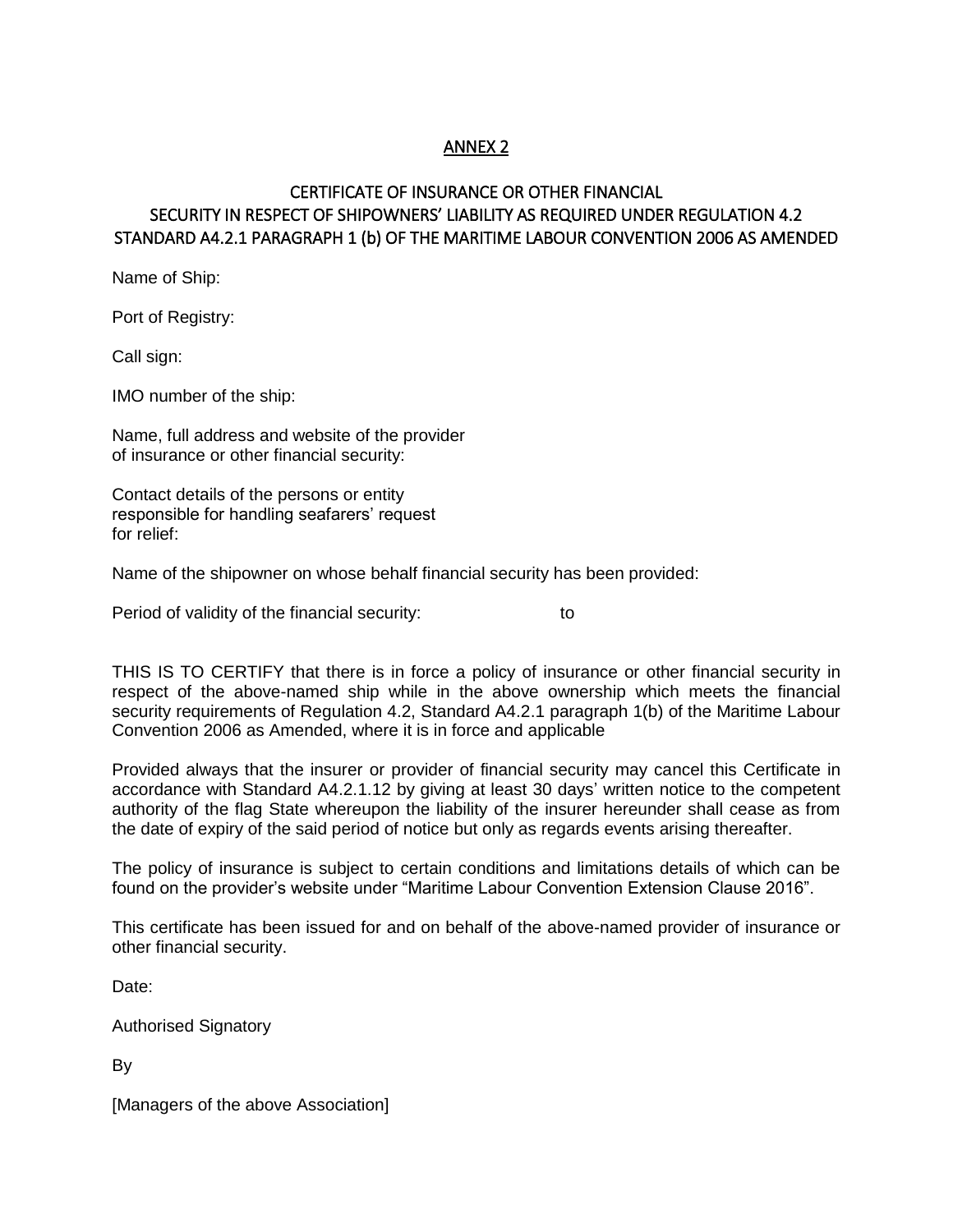#### **ANNEX 3**

**Application for Certificates of Financial Security under Regulation 2.5.2 Standard A2.5.2 and Regulation 4.2, Standard A4.2.1 paragraph 1 (b) of the Maritime Labour Convention 2006 (as amended) ("MLC Certificates") pursuant to the Maritime Labour Convention Extension Clause 2016 ("MLC Extension Clause 2016")**

## **Details of Vessel(s)**

(a schedule of vessel information can be attached to this Application Form)

Vessel name:

Port of Registry:

Call sign:

IMO number:

Name of Registered Owner (Applicant):

## **MLC Certificates Required:**

Certificate for Shipowners' Liability arising under Regulation 2.5.2 Standard A2.5.2 (repatriation costs, maintenance and contractual wages and entitlements)  $\Box$ 

Certificate for Shipowners' Liability arising under Regulation 4.2, Standard A4.2.1 (b) (contractual payments for death or long-term disability)  $\Box$ 

## **Period of Validity of Certificates**

Choose **one** of the following Options:

## **OPTION A**

We request you to issue Certificates for the period 18 January 2017 to noon GMT on 20 February 2018 <del>◯</del> ା

## **OPTION B**

We request you to issue Certificates for the period 18 January 2017 to noon GMT on 20 February 2017 ☐

## **OPTION C**

We request you to issue Certificates for the period noon GMT on 20 February 2017 to noon GMT on 20 February 2018 **◯**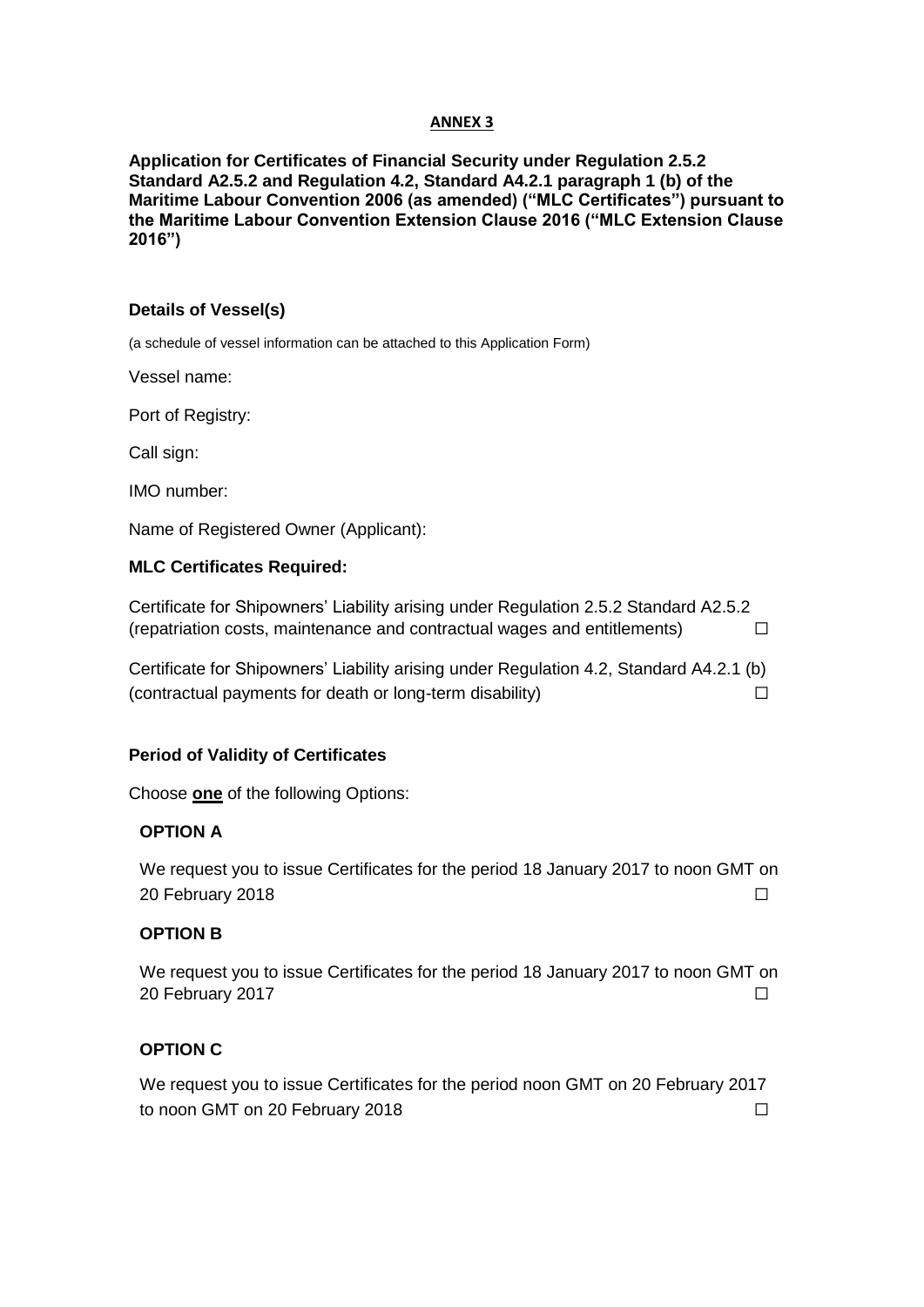*Explanation: Option A should be used by members who have renewed or intend to renew their entry for the above vessel(s) with the Association for the 2017/2018 policy year.*

*Option B should be used by Members who do not intend to renew their entry for the above vessel(s) with the Association for the 2017/2018 policy year.* 

*Option C should be used by Members who intend to enter the above vessel(s) as a new entry with the Association for the 2017/2018 policy year.* 

## **Indemnity and Assignment Agreement**

1. We hereby undertake that in consideration of the Association agreeing to issue the above Certificate(s) at our request:

(a) We and all Joint Members/Joint Assureds insured under the same entry will be bound by (i) the terms of this Agreement and (ii) the MLC Extension Clause 2016 which is deemed incorporated herein;<sup>1</sup>

(b) where any payment by the Association under any such Certificate is in respect of war risks, we will indemnify the Association to the extent that such payment is recoverable under the Owner's P&I war risks policy, or would have been recoverable if the Owner had maintained and complied with the terms and conditions of a standard P&I war risks insurance policy, and, further, we agree to assign to the Association all the rights of the Owner under such insurance and against any third party; and

(c) to assign to the Association all the rights of the Member under any social security scheme, or other insurance or national fund or other similar arrangement where such scheme, insurance, national fund or arrangement applies in respect of all or any liabilities arising under the MLC Certificates;

(d) 30 days from a notice to us and/or the Flag State of the termination thereof we shall take immediate steps to remove the Certificates and any copies thereof from the Vessel(s) and return them to the Association.

- 2. If we request Certificates under Options A and/or C prior to entry in the Association of the above vessel(s) being concluded for the 2017/2018 policy year*,*  we further undertake that, in consideration of the Association providing upon our request the above Certificates for a period including the 2017/2018 policy year in order to ensure that such Vessels are able to trade without delay and without the risk of penalties or fines for failing to satisfy MLC certification requirements:
	- (a) it is our intention to enter the above vessel(s) in the Association, or in another Association in the International Group of P&I Associations for the 2017/2018 policy year; and
	- (b) if we do not effect such entry we will indemnify the Association and hold it harmless in respect of any and all liabilities, losses, damages, risks, costs or

**.** 

 $<sup>1</sup>$  A copy of the MLC Extension Clause 2016 is to be found on the Association's website</sup>